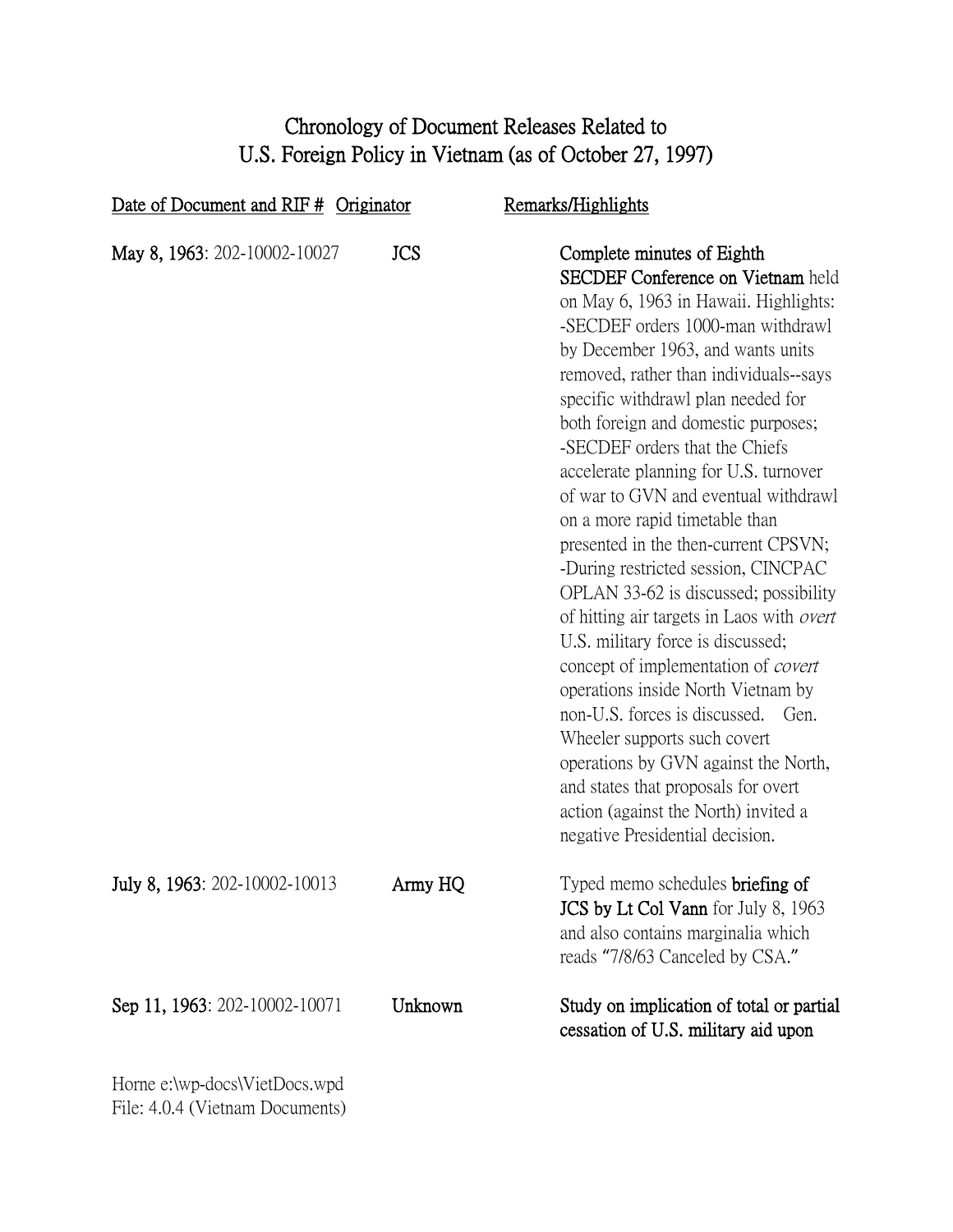Horne e:\wp-docs\VietDocs.wpd File: 4.0.4 (Vietnam Documents) the military campaign in the Republic of Vietnam. Sep 11, 1963: 202-10002-10085 Chairman, JCS Memo for SECDEF detailing projected U.S. strength totals in SVN from August-December, 1963 Oct 4, 1963: 202-10002-10093 Chairman, JCSDraft message prepared by Gen. Taylor for consideration by Chiefs--Subject: Approved Actions for South Vietnam (i.e., approved by the President following the McNamara-Taylor visit to SVN which culminated in their Oct 2, 1963 written report to the President). Highlights include: -complete military campaign in Northern and Central areas by end of 1964, and in Delta by end of 1965; -accelerate programs to train Vietnamese in performing all tasks now performed by Americans, so that Vietnamese can perform by end of 1965; -prepare Vietnamese forces for withdrawl of all U.S. forces by end of CY 1965; -execute plan to withdraw 1000 U.S. military personnel by end of 1963. Treat this as "low key" in the public affairs arena. Oct 31, 1963: 202-10002-10092 Col. Rogers (for JCS Memo for Director, Joint Staff, Chairman Taylor) Subj: 1,000 U.S. Military Withdrawl from Vietnam Nov 1, 1963: 202-10002-10081 Joint Staff Fact Sheet: Evacuation of South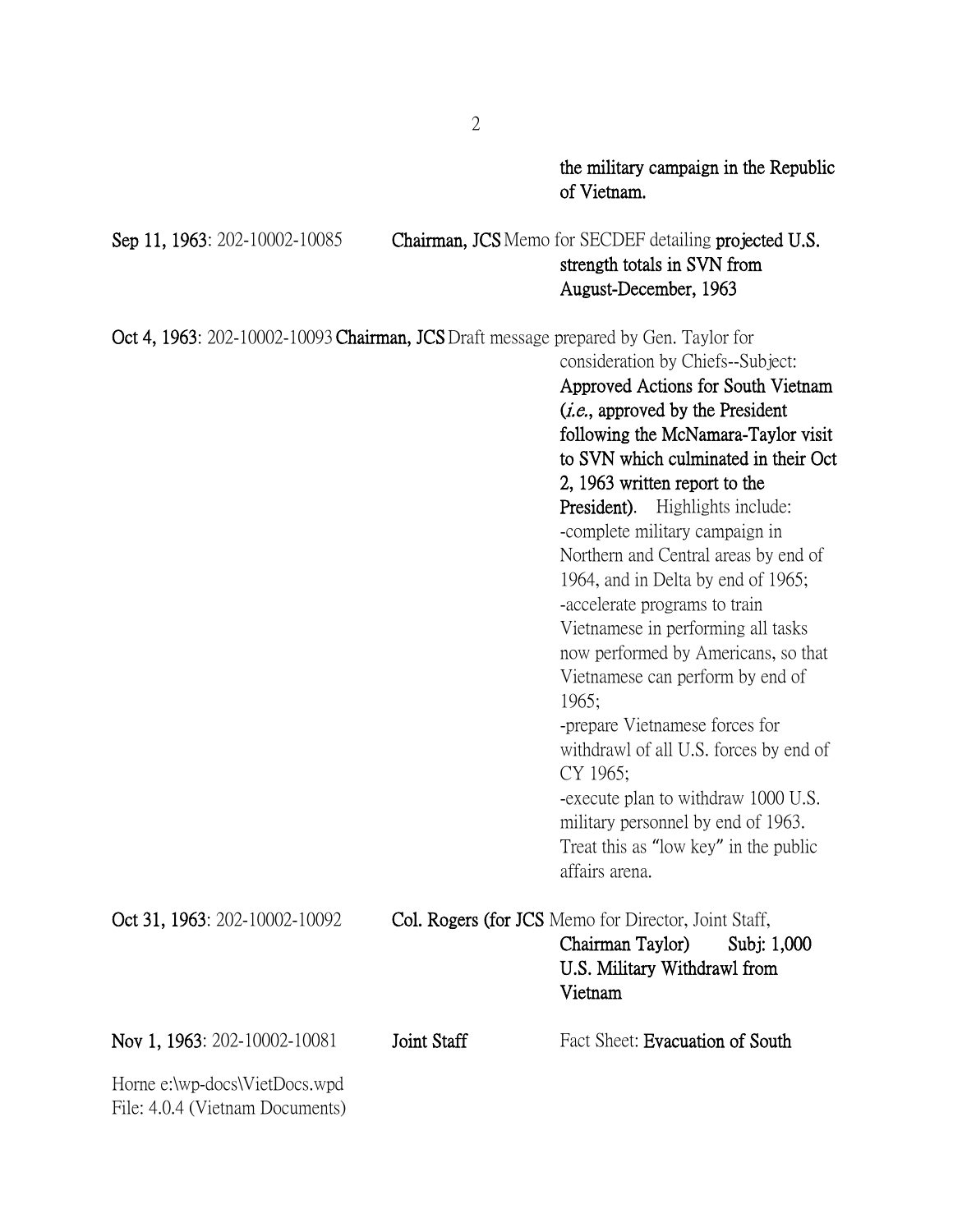|                               |                                                         | Vietnam (contingency plans for)                                                                                                                                                                                                                                                                                                                                                                                                                                                                                                                                                                                                                               |
|-------------------------------|---------------------------------------------------------|---------------------------------------------------------------------------------------------------------------------------------------------------------------------------------------------------------------------------------------------------------------------------------------------------------------------------------------------------------------------------------------------------------------------------------------------------------------------------------------------------------------------------------------------------------------------------------------------------------------------------------------------------------------|
| Dec 2, 1963: 202-10002-10075  | Col. R. C. Forbes<br>(Deputy Secretary,<br>Joint Staff) | Memo, Subject: Situation in<br>South Vietnam and Recent<br>Military Operations in that Country.<br>Highlights:<br>-SECDEF told the Chiefs at a Dec 2,<br>1963 mtg that there was an urgent need<br>for the development of a plan to place<br>increasing pressure on North Vietnam;<br>-SECDEF directed that he receive<br>weekly status reports on Vietnam at<br>the regular Monday weekly mtg;<br>-SECDEF agreed to Chairman, JCS<br>meeting with McGeorge Bundy to<br>ensure that participants of Nov 20,<br>1963 Honolulu mtg on Vietnam meet<br>in Washington in near future to ensure<br>continuity in follow-up actions to Nov.<br>20 mtg and NSAM 273. |
| Dec 11, 1963: 202-10002-10109 | CAPT Law, USN<br>(Executive Sec.)                       | Talking Paper dated Dec 10,<br>1963 for JCS Meeting with CINCPAC<br>on Dec 11, 1963. Highlights include:<br>-DOD actions to implement NSAM<br>273 of November 26, 1963, which<br>include the direction for unilateral U.S.<br>military action against North Vietnam<br>that was directed in paragraph 7 of the<br>DOD actions include:<br>NSAM.<br>-Planning for intensified<br>ops against NVN directed by JCS 3697<br>of Nov 26, 1963 following Honolulu<br>conference, in the form of a 12-month<br>program, for which planning must be<br>completed by Dec 20, 1963.<br>-Mention of advice to CIA                                                         |

Horne e:\wp-docs\VietDocs.wpd File: 4.0.4 (Vietnam Documents)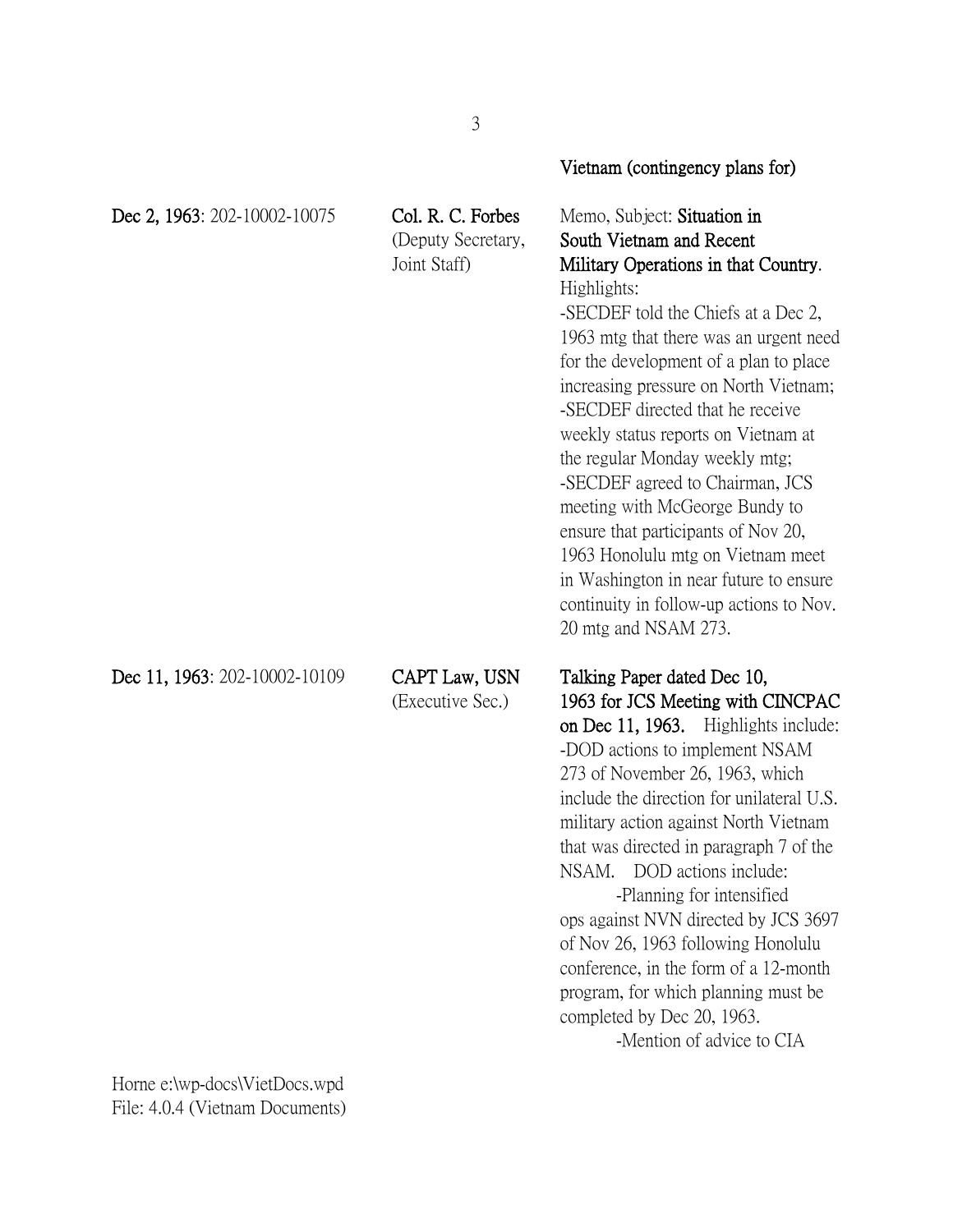|                               |                           | <i>against discussing these ops with</i><br>GVN.<br>-SECDEF cable of Dec 2,<br>1963 directing rapid completion of<br>these plans against NVN is<br>cited.                                                                                                                                                                                                                                                                                                                                                                                                                                                                                                                                                                                                   |
|-------------------------------|---------------------------|-------------------------------------------------------------------------------------------------------------------------------------------------------------------------------------------------------------------------------------------------------------------------------------------------------------------------------------------------------------------------------------------------------------------------------------------------------------------------------------------------------------------------------------------------------------------------------------------------------------------------------------------------------------------------------------------------------------------------------------------------------------|
| Dec 12, 1963: 202-10002-10082 | (Acting Chairman,<br>JCS) | Curtis LeMay Memo for SECDEF, Subject: U.S.<br>Military Strength in RVN;<br>projects year-end strength ceiling of<br>15, 894--an increase of 162 over<br>original figure, and says "this new<br>strength ceiling will not be affected by<br>the withdrawl of 1,000 personnel now<br>in progress."                                                                                                                                                                                                                                                                                                                                                                                                                                                           |
| Dec 26, 1963: 202-10002-10112 |                           | Director, Joint Staff Memo for Chairman, JCS,<br>Subject: Military Operations in North<br>Vietnam, JCSM 716-63.<br>Highlights include:<br>-On Sep 12, 63 the JCS recommended<br>that SECDEF secure concurrence of<br>State in concepts in OPLAN 34-63,<br>and that State initiate action to obtain<br>concurrence of GVN also.<br>-However, in attached memo of Dec<br>19, Roswell Gilpatric states that JCS<br>request of Sep 12 has been overtaken<br>by larger planning project and that no<br>further action by SECDEF is<br>contemplated on JCSM 716-63.<br>-On Dec 21 SECDEF briefed the<br>President on recent trip to Vietnam and<br>his brief included coverage on<br>proposed plans for ops against NVN:<br>COMUSMACV-CAS Saigon OPLAN<br>34A-64. |

Horne e:\wp-docs\VietDocs.wpd File: 4.0.4 (Vietnam Documents) 4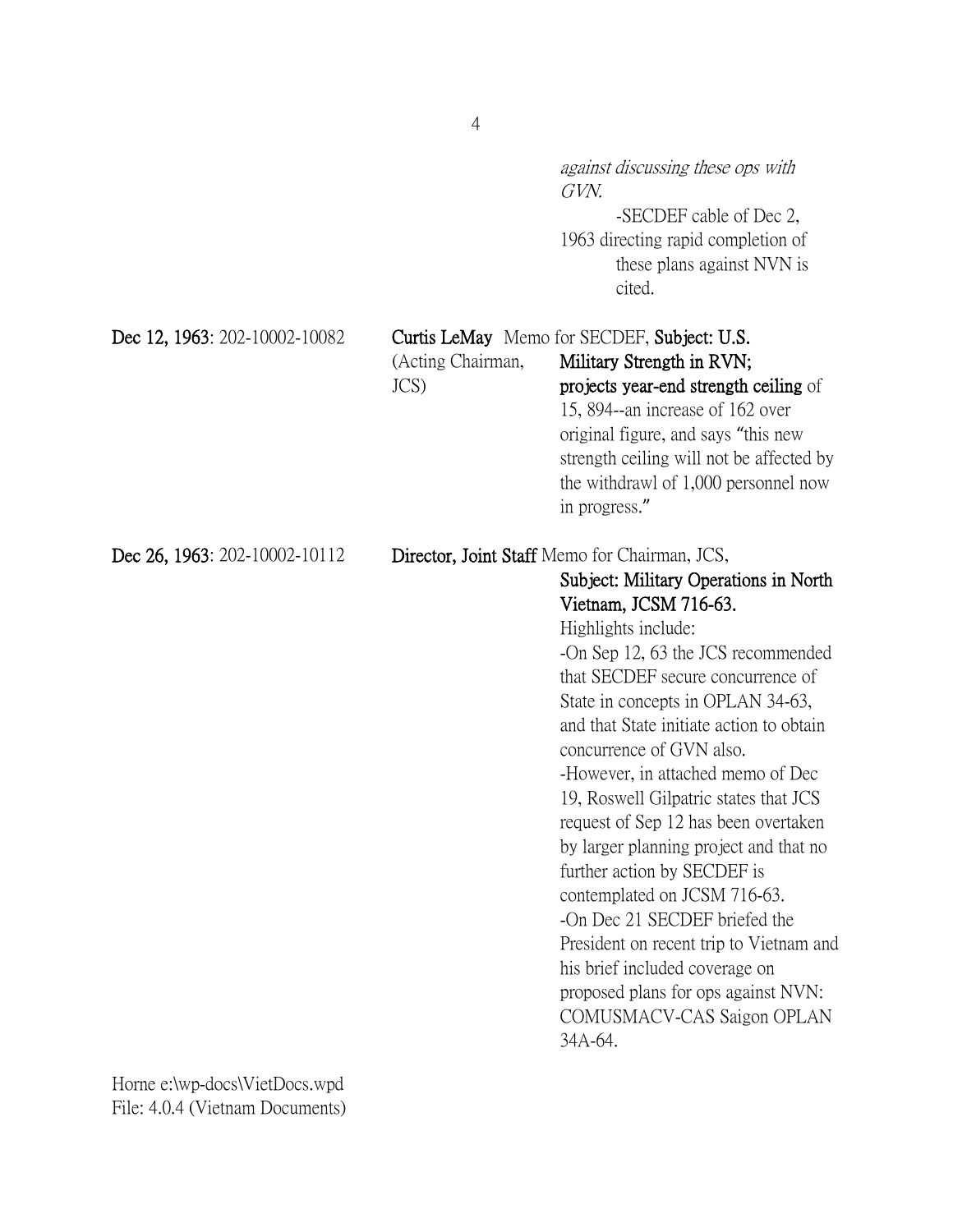|                               | first mtg held on Dec 23.<br>Highlights:<br>CINCPAC OPLAN 34-63.<br>"O.B.E." | -Interdepartmental Committee formed<br>at SECDEF's recommendation to<br>examine various actions planned<br>against NVN under OPLAN 34A, and<br>-Gilpatric Memo for Chairman, JCS<br>dated Dec 19, 1963 is attached.<br>-Informs Chairman that<br>developments culminating in Honolulu<br>mtg led to Defense-CIA planning<br>culminating in 12-month program<br>against NVN. That will include<br>proposals made by Gen Krulak in<br>-Accordingly, JCS request<br>for State concurrence of Sep 12 is |
|-------------------------------|------------------------------------------------------------------------------|-----------------------------------------------------------------------------------------------------------------------------------------------------------------------------------------------------------------------------------------------------------------------------------------------------------------------------------------------------------------------------------------------------------------------------------------------------------------------------------------------------|
| Aug 12, 1964: 202-10002-10002 | Chairman, JCS Memo for Deputy SECDEF, Subject:<br>forces)                    | Resumption of 34A Actions.<br>(Note:<br>written immediately after Gulf of<br>Tonkin incidents resulting from<br>OPLAN 34A operations by U.S.                                                                                                                                                                                                                                                                                                                                                        |
| Dec 31, 1964: 202-10002-10003 | Chairman, JCS Message to CINCPAC and COMUSMACV                               | of Dec 31, 1964 which<br>details success of<br>OPLAN 34A ops<br>during the previous 12<br>months, and discusses<br>increasing the<br>OPTEMPO of these<br>operations. Attached<br>are appendices which<br>appear to detail all of                                                                                                                                                                                                                                                                    |

Horne e:\wp-docs\VietDocs.wpd File: 4.0.4 (Vietnam Documents)